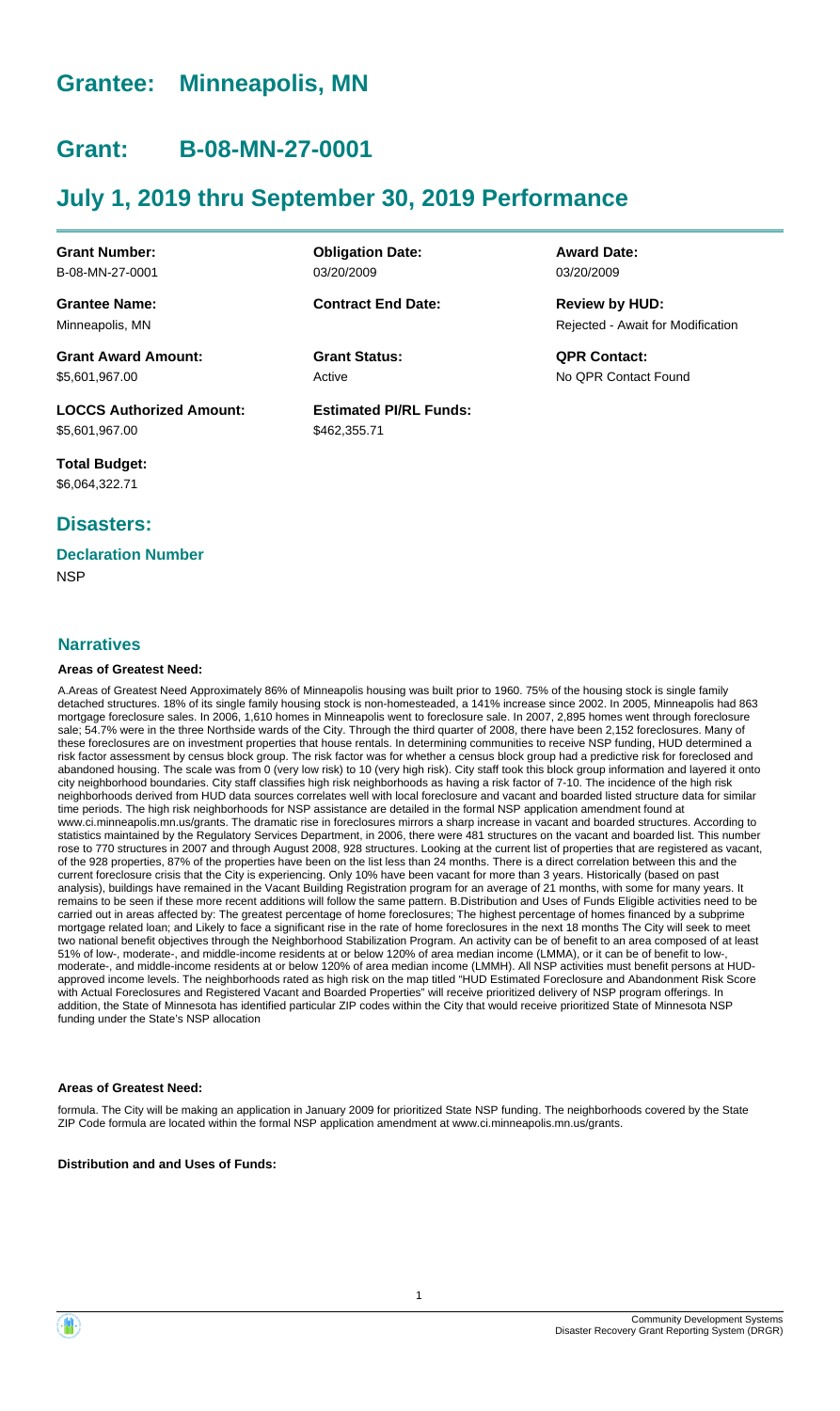#### **Definitions and Descriptions:**

C. Definitions and Descriptions a. Blighted Structure For purposes of NSP funding and in the context of local law, the City of Minneapolis will use its nuisance definition in Chapter 249, Minneapolis Code of Ordinances, as the standard for a blighted structure. Specifically, a structure is defined as a nuisance in 249.30: 249.30. "Nuisance condition" defined; waiver of waiting period. (a) A building within the city shall be deemed a nuisance condition if: (1) It is vacant and unoccupied for the purpose for which it was erected and for which purpose a certificate of occupancy may have been issued, and the building has remained substantially in such condition for a period of at least six (6) months; or (2) The building is unfit for occupancy as it fails to meet the minimum standards set out by city ordinances before a certificate of code compliance could be granted, or is unfit for human habitation because it fails to meet the minimum standards set out in the Minneapolis housing maintenance code, or the doors, windows and other openings into the building are boarded up or otherwise secured by a means other than the conventional methods used in the original construction and design of the building, and the building has remained substantially in such condition for a period of at least sixty (60) days; or (3) Evidence, including but not limited to neighborhood impact statements, clearly demonstrates that the values of neighborhood properties have diminished as a result of deterioration of the subject building; or (4) Evidence, including but not limited to rehab assessments completed by CPED, clearly demonstrates that the cost of rehabilitation is not justified when compared to the after rehabilitation resale value of the building. (b) When it is determined by the director of inspections or the city fire marshal that a building constitutes an immediate hazard to the public health and safety, and after approval by the city council, the sixty-day waiting period set out in this section may be waived and the other procedures, as set out in this chapter, may be implemented immediately. (c) Notwithstanding the foregoing provisions, accessory buildings such as garages, barns and other similar structures, not intended to be used for human habitation, shall be deemed to constitute a nuisance condition when such buildings are in violation of section 244.1560 of the housing maintenance code which regulates nondwelling structures or when such accessory buildings are structurally unsound in the opinion of the director of inspections. (76-Or-102, § 1, 7-9-76; 77-Or-226, § 2, 11-10-77; 78-Or-233, § 2, 11-9-78; 79-Or-016, § 1, 1-26-79; 80-Or-181, § 1, 8- 8-80; 84-Or-095, § 1, 6-15-84; 86-Or-236, § 1, 10-10-86; 91-Or-157, § 1, 8-9-91; 92-Or-110, § 2, 9-11-92; 93-Or-142, § 1, 10-1-93; 94-Or-123, § 2, 9-16-94; 2006-Or-059, § 1, 5-26-06 effective October 1, 2006). b. Affordable Rents For any NSP-funded rental activity, affordable rents are defined as described in 24 CFR §92.252(a), (c), (f). The maximum unit rent level must be the lesser of HUD Fair Market Rent or the amount affordable to a household at 65% of area median income. If the renter is to pay utilities and services than the most recent Minneapolis Public Housing Authority utility allowance schedule for will be used to determine the net rent. These HUD schedules are updated annually and NSP activities will conform to the most rece

#### **Definitions and Descriptions:**

nt scht commitment. c. Affordability For the purposes of NSP funding, the City is electing to use the continued affordability standards of the HOME program 24 CFR §92.252 (e) and §92.254 as outlined in the table below. These periods apply to rental and ownership activities. Table 7 NSP Affordability Periods Per unit amount of NSP funds for New Construction, Rehab or Acquisition of Existing Housing Minimum Period of Affordability Under \$15,000 5 Years \$15,000 - \$40,000 10 Years Over \$40,000

**Low Income Targeting:**

**Acquisition and Relocation:**

**Public Comment:**

| <b>Overall</b><br><b>Total Projected Budget from All Sources</b> | <b>This Report Period</b><br>N/A | <b>To Date</b><br>\$6,088,322.71 |
|------------------------------------------------------------------|----------------------------------|----------------------------------|
| <b>Total Budget</b>                                              | \$192,922.93                     | \$6,064,322.71                   |
| <b>Total Obligated</b>                                           | \$205,262.34                     | \$6,064,322.71                   |
| <b>Total Funds Drawdown</b>                                      | \$210,966.09                     | \$6,064,322.71                   |
| <b>Program Funds Drawdown</b>                                    | \$118,820.70                     | \$5,601,967.00                   |
| Program Income Drawdown                                          | \$92,145.39                      | \$462,355.71                     |
| <b>Program Income Received</b>                                   | \$0.00                           | \$462,355.71                     |
| <b>Total Funds Expended</b>                                      | \$3,982.75                       | \$6,115,629.46                   |
| <b>Most Impacted and Distressed Expended</b>                     | \$0.00                           | \$0.00                           |
| <b>Match Contributed</b>                                         | \$0.00                           | \$0.00                           |

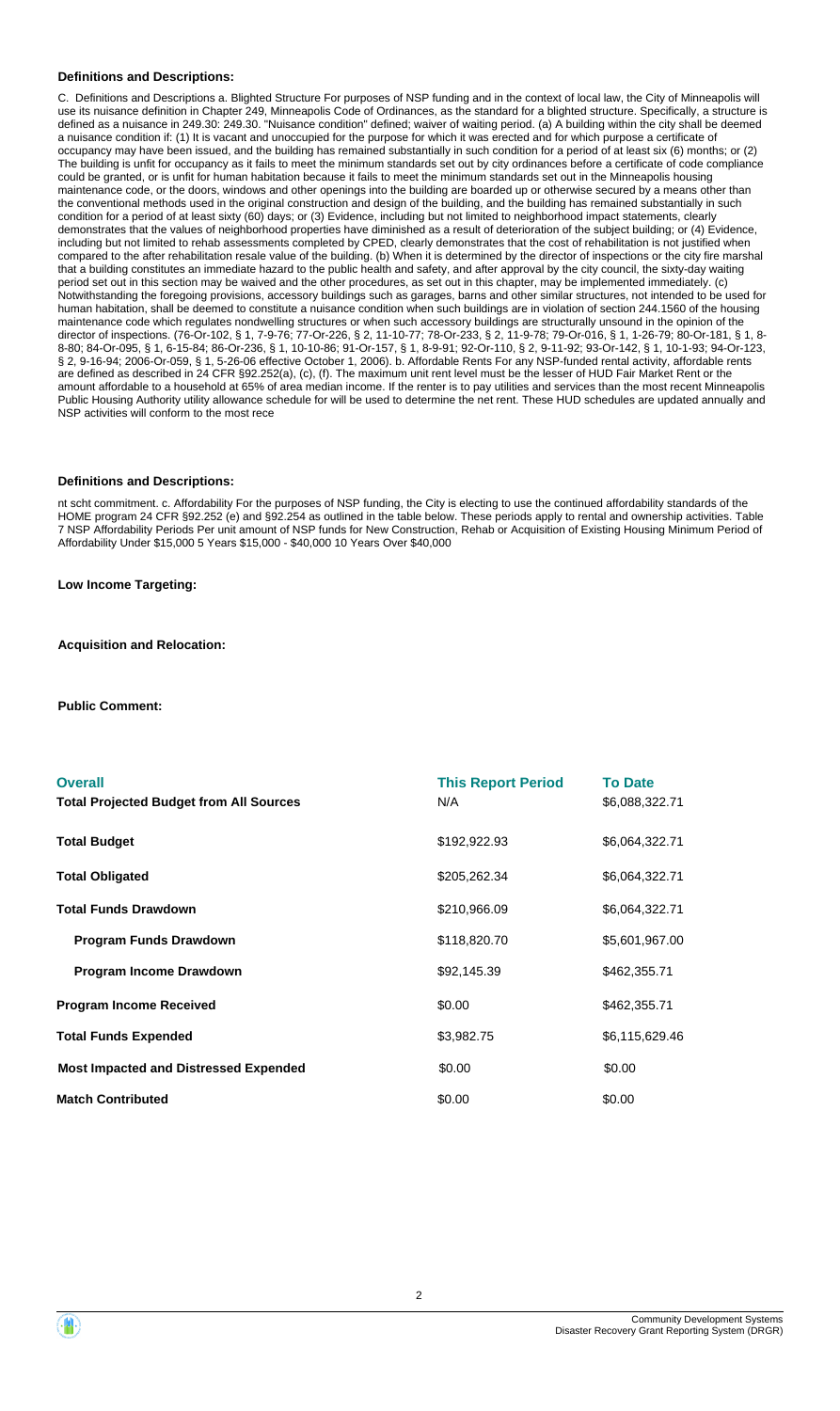# **Progress Toward Required Numeric Targets**

| <b>Requirement</b>                                 | <b>Target</b>  | <b>Actual</b>  |
|----------------------------------------------------|----------------|----------------|
| <b>Overall Benefit Percentage (Projected)</b>      |                | $0.00\%$       |
| <b>Overall Benefit Percentage (Actual)</b>         |                | $0.00\%$       |
| <b>Minimum Non-Federal Match</b>                   | \$0.00         | \$0.00         |
| <b>Limit on Public Services</b>                    | \$840,295.05   | \$0.00         |
| Limit on Admin/Planning                            | \$560,196.70   | \$494,362.76   |
| <b>Limit on Admin</b>                              | \$0.00         | \$494,362.76   |
| Most Impacted and Distressed Threshold (Projected) | \$0.00         | \$0.00         |
| <b>Progress towards LH25 Requirement</b>           | \$1,516,080,68 | \$1,826,699.81 |

## **Overall Progress Narrative:**

No major changes this quarter. We had a small disbursement for Admin and are aligning our overall grant as we move toward closeout of NSP1. Once we closeout NSP3 our NSP1 grant will become the main focus for moving toward closeout.

## **Project Summary**

| <b>Project #, Project Title</b>                      | <b>This Report</b>                      | <b>To Date</b>                          |                                         |
|------------------------------------------------------|-----------------------------------------|-----------------------------------------|-----------------------------------------|
|                                                      | <b>Program Funds</b><br><b>Drawdown</b> | <b>Project Funds</b><br><b>Budgeted</b> | <b>Program Funds</b><br><b>Drawdown</b> |
| 08NSP Redevelopment, Redevelopment                   | \$0.00                                  | \$150,000.00                            | \$150,000.00                            |
| 08NSPAdmin, NSP Program Administration               | \$0.00                                  | \$494.362.76                            | \$468,679.30                            |
| 08NSPDemo, Demolition of Blighted Structures         | \$0.00                                  | \$2,206,680.87                          | \$2,093,070.77                          |
| 08NSPFinan, FinancingForeclosure Recovery Affordable | \$0.00                                  | \$110,000.00                            | \$110,000.00                            |
| 08NSPLandBank, Acquisition and Land Banking          | \$118,820.70                            | \$1.354.079.27                          | \$1,081,416.93                          |
| 08NSPurchaseRehab, Purchase and Rehab                | \$0.00                                  | \$1.749.199.81                          | \$1,698,800.00                          |
| DELETED-ACTIVITIES, DELETED-ACTIVITIES (Temporary)   | \$0.00                                  | \$0.00                                  | \$0.00                                  |

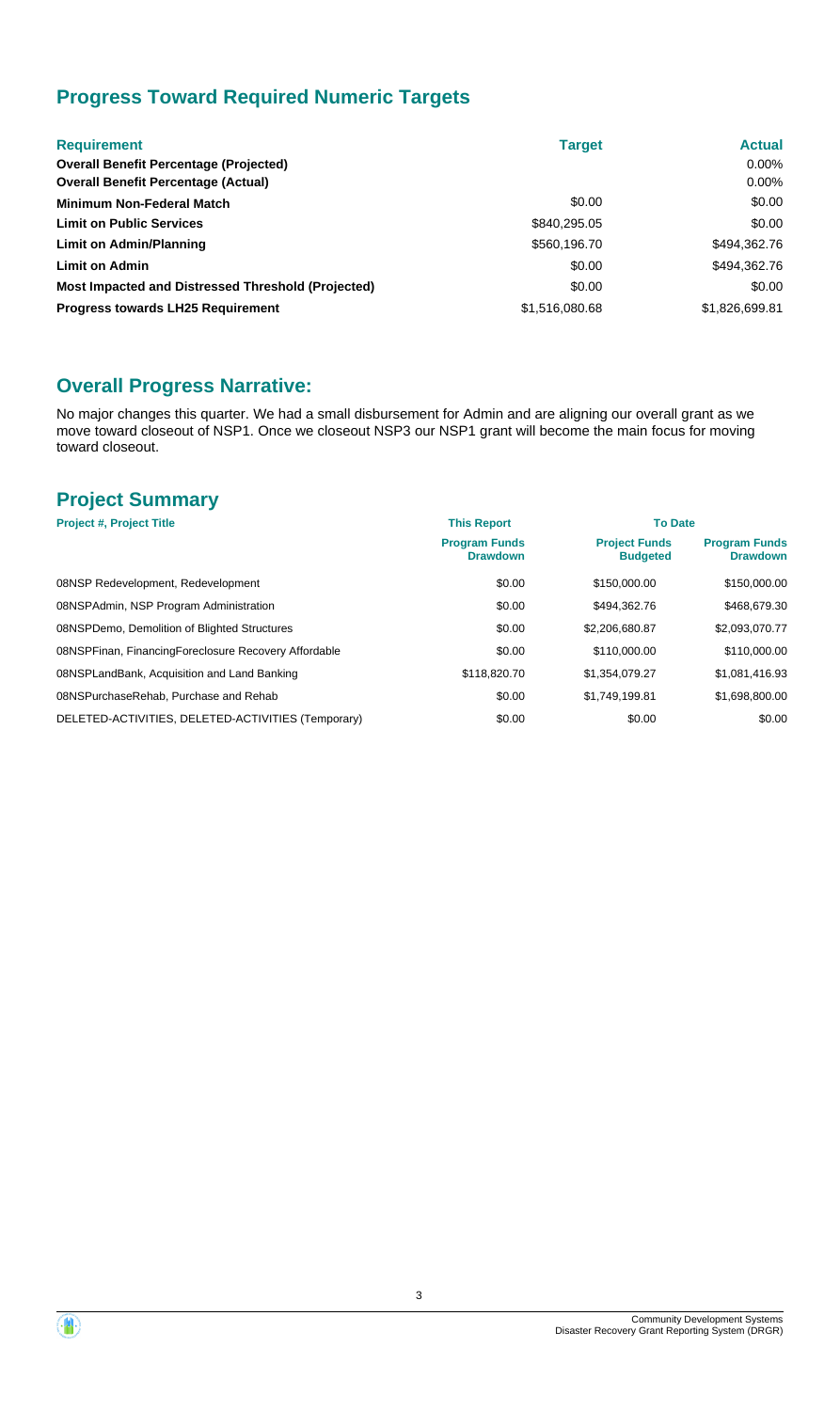# **Activities**

### **Project # / 08NSP Redevelopment / Redevelopment**

#### **Grantee Activity Number: G4890NSP REDAH Activity Title: Redevelopment Alliance Housing <50**

| <b>Activitiy Category:</b>                                                               | <b>Activity Status:</b>          |
|------------------------------------------------------------------------------------------|----------------------------------|
| Rehabilitation/reconstruction of residential structures                                  | Under Way                        |
| <b>Project Number:</b>                                                                   | <b>Project Title:</b>            |
| 08NSP Redevelopment                                                                      | Redevelopment                    |
| <b>Projected Start Date:</b>                                                             | <b>Projected End Date:</b>       |
| 01/30/2009                                                                               | 12/31/2019                       |
| <b>Completed Activity Actual End Date:</b><br><b>Benefit Type:</b><br>Direct (HouseHold) |                                  |
| <b>National Objective:</b>                                                               | <b>Responsible Organization:</b> |
| NSP Only - LH - 25% Set-Aside                                                            | Alliance Housing                 |

| <b>Overall</b>                                 | <b>Jul 1 thru Sep 30, 2019</b> | <b>To Date</b> |
|------------------------------------------------|--------------------------------|----------------|
| <b>Total Projected Budget from All Sources</b> | N/A                            | \$150,000.00   |
| <b>Total Budget</b>                            | \$0.00                         | \$150,000.00   |
| <b>Total Obligated</b>                         | \$0.00                         | \$150,000.00   |
| <b>Total Funds Drawdown</b>                    | \$0.00                         | \$150,000.00   |
| <b>Program Funds Drawdown</b>                  | \$0.00                         | \$150,000.00   |
| <b>Program Income Drawdown</b>                 | \$0.00                         | \$0.00         |
| <b>Program Income Received</b>                 | \$0.00                         | \$0.00         |
| <b>Total Funds Expended</b>                    | \$0.00                         | \$150,000.00   |
| Alliance Housing                               | \$0.00                         | \$150,000.00   |
| <b>Most Impacted and Distressed Expended</b>   | \$0.00                         | \$0.00         |
| <b>Match Contributed</b>                       | \$0.00                         | \$0.00         |

#### **Activity Description:**

The purpose of this activity will allow for the redevelopment of properties that may have been previously assisted with NSP funds under NSP eligible activities #3 and #5. When the market improves, the City will seek development of single family, owner-occupied housing. However, where density is encouraged, the City will support development of multi-unit housing, in which case rental may be preferred. Development of properties assisted through this activity description will be targeted for helping the City meet the requirement that at least 25% of NSP expenditures house those at or below 50% AMI. It is anticipated that CPED will work with non-profit developers to accomplish this work.

#### **Location Description:**

North Minneapolis NSP target area.

**Activity Progress Narrative:**

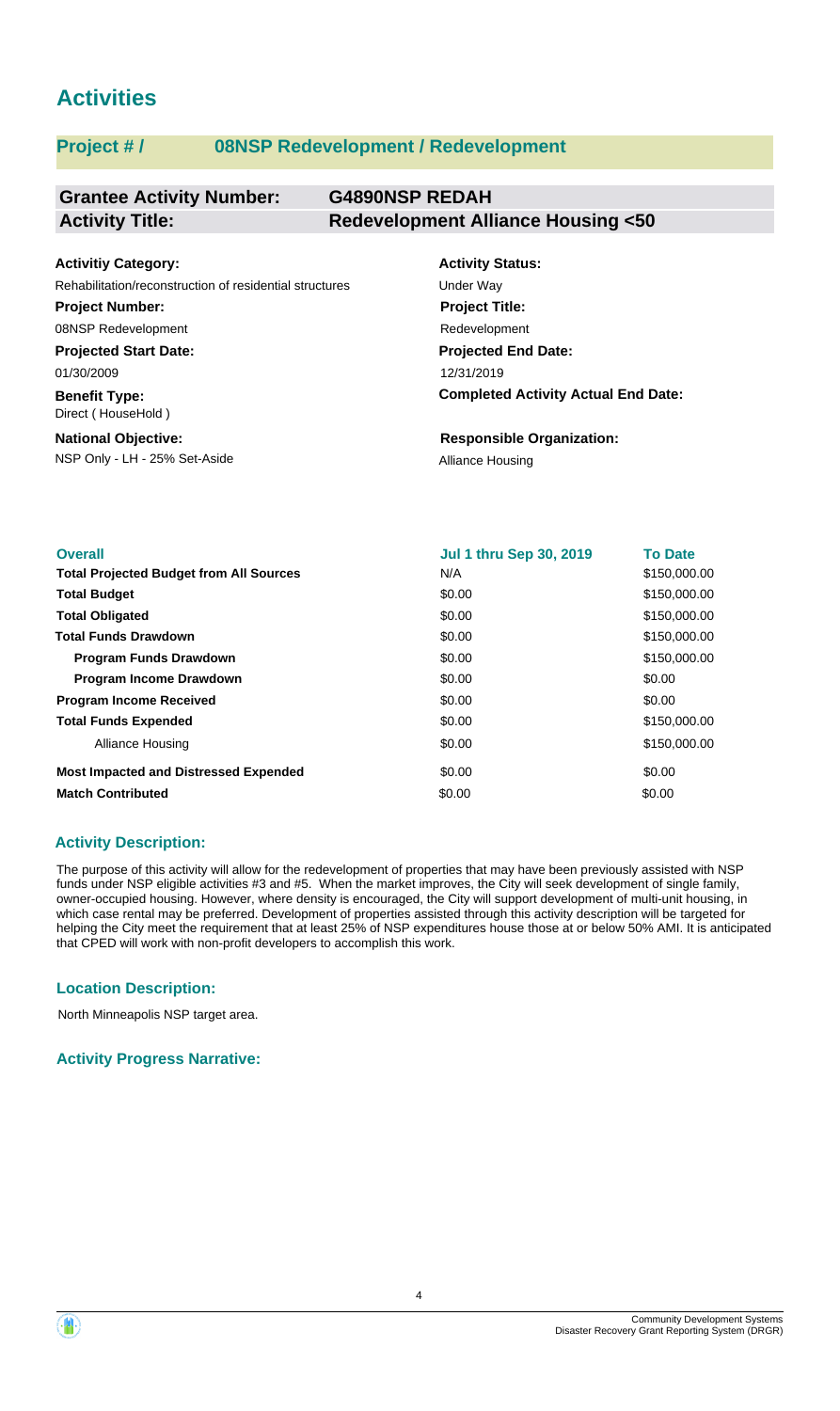#### **Accomplishments Performance Measures**

|                              | <b>This Report Period</b> | <b>Cumulative Actual Total / Expected</b> |
|------------------------------|---------------------------|-------------------------------------------|
|                              | Total                     | Total                                     |
| # of Properties              | 0                         | 2/2                                       |
| # ELI Households (0-30% AMI) | 0                         | 5/0                                       |

|                         | <b>This Report Period</b> | <b>Cumulative Actual Total / Expected</b> |
|-------------------------|---------------------------|-------------------------------------------|
|                         | Total                     | Total                                     |
| # of Housing Units      | 0                         | 6/6                                       |
| # of Singlefamily Units | 0                         | 6/6                                       |

#### **Beneficiaries Performance Measures**

|                     |     | <b>This Report Period</b> |       |     | <b>Cumulative Actual Total / Expected</b> |       |                |
|---------------------|-----|---------------------------|-------|-----|-------------------------------------------|-------|----------------|
|                     | Low | <b>Mod</b>                | Total | Low | <b>Mod</b>                                | Total | <b>Low/Mod</b> |
| # of Households     |     |                           |       | 6/6 | 0/0                                       | 6/6   | 100.00         |
| # Renter Households |     |                           |       | 6/6 | 0/0                                       | 6/6   | 100.00         |

#### **Activity Locations**

**No Activity Locations found.**

### **Other Funding Sources Budgeted - Detail**

#### **No Other Match Funding Sources Found**

No Other Funding Sources Found **Other Funding Sources Amount Amount Amount Amount Amount Amount Amount** Total Other Funding Sources

# **Project # / 08NSPAdmin / NSP Program Administration**

| <b>Grantee Activity Number:</b> | <b>G4890NSP ADM</b>                        |
|---------------------------------|--------------------------------------------|
| <b>Activity Title:</b>          | <b>Program Admin CPED</b>                  |
|                                 |                                            |
| <b>Activitiy Category:</b>      | <b>Activity Status:</b>                    |
| Administration                  | Under Way                                  |
| <b>Project Number:</b>          | <b>Project Title:</b>                      |
| 08NSPAdmin                      | NSP Program Administration                 |
| <b>Projected Start Date:</b>    | <b>Projected End Date:</b>                 |
| 09/29/2008                      | 12/31/2019                                 |
| <b>Benefit Type:</b><br>(       | <b>Completed Activity Actual End Date:</b> |
| <b>National Objective:</b>      | <b>Responsible Organization:</b>           |
| N/A                             | City of Minneapolis Community Planning and |

#### **Overall**

| <b>Overall</b>                                 | <b>Jul 1 thru Sep 30, 2019</b> | <b>To Date</b> |
|------------------------------------------------|--------------------------------|----------------|
| <b>Total Projected Budget from All Sources</b> | N/A                            | \$420,362.76   |
| <b>Total Budget</b>                            | \$0.00                         | \$420,362,76   |

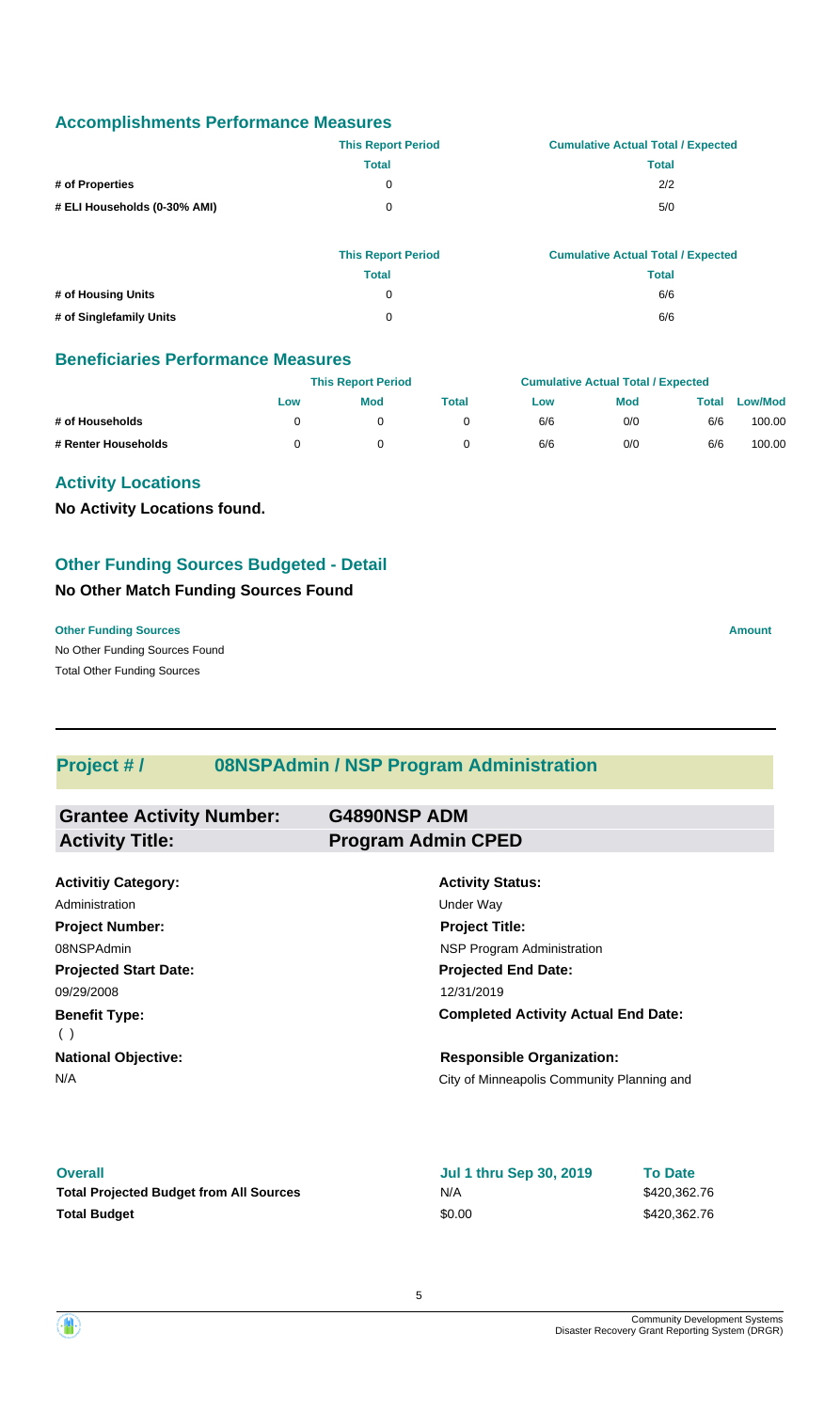| <b>Total Obligated</b>                       | \$0.00         | \$420,362.76 |
|----------------------------------------------|----------------|--------------|
| <b>Total Funds Drawdown</b>                  | \$5,703.75     | \$420,362.76 |
| <b>Program Funds Drawdown</b>                | \$0.00         | \$394,679.30 |
| Program Income Drawdown                      | \$5,703.75     | \$25,683.46  |
| <b>Program Income Received</b>               | (\$196,421.25) | \$0.00       |
| <b>Total Funds Expended</b>                  | \$3,982.75     | \$424,345.51 |
| City of Minneapolis Community Planning and   | \$3,982.75     | \$424,345.51 |
| <b>Most Impacted and Distressed Expended</b> | \$0.00         | \$0.00       |
| <b>Match Contributed</b>                     | \$0.00         | \$0.00       |

#### **Activity Description:**

Administration and monitoring of NSP activities.

#### **Location Description:**

Administration.

**Activity Progress Narrative:**

#### **Accomplishments Performance Measures**

**No Accomplishments Performance Measures**

#### **Beneficiaries Performance Measures**

**No Beneficiaries Performance Measures found.**

#### **Activity Locations**

**No Activity Locations found.**

#### **Other Funding Sources Budgeted - Detail**

#### **No Other Match Funding Sources Found**

No Other Funding Sources Found **Other Funding Sources Amount** Total Other Funding Sources

### **Project # / 08NSPDemo / Demolition of Blighted Structures**

| <b>Grantee Activity Number:</b> | <b>G4835NSP DEMSF</b>                    |
|---------------------------------|------------------------------------------|
| <b>Activity Title:</b>          | <b>Demolition of Blighted Structures</b> |
|                                 |                                          |
| <b>Activitiy Category:</b>      | <b>Activity Status:</b>                  |
| <b>Clearance and Demolition</b> | Under Way                                |
| <b>Project Number:</b>          | <b>Project Title:</b>                    |
| 08NSPDemo                       | Demolition of Blighted Structures        |
| <b>Projected Start Date:</b>    | <b>Projected End Date:</b>               |

**Projected Start Date: Benefit Type:** 01/30/2009 12/31/2019 Area ( )

**Completed Activity Actual End Date:**

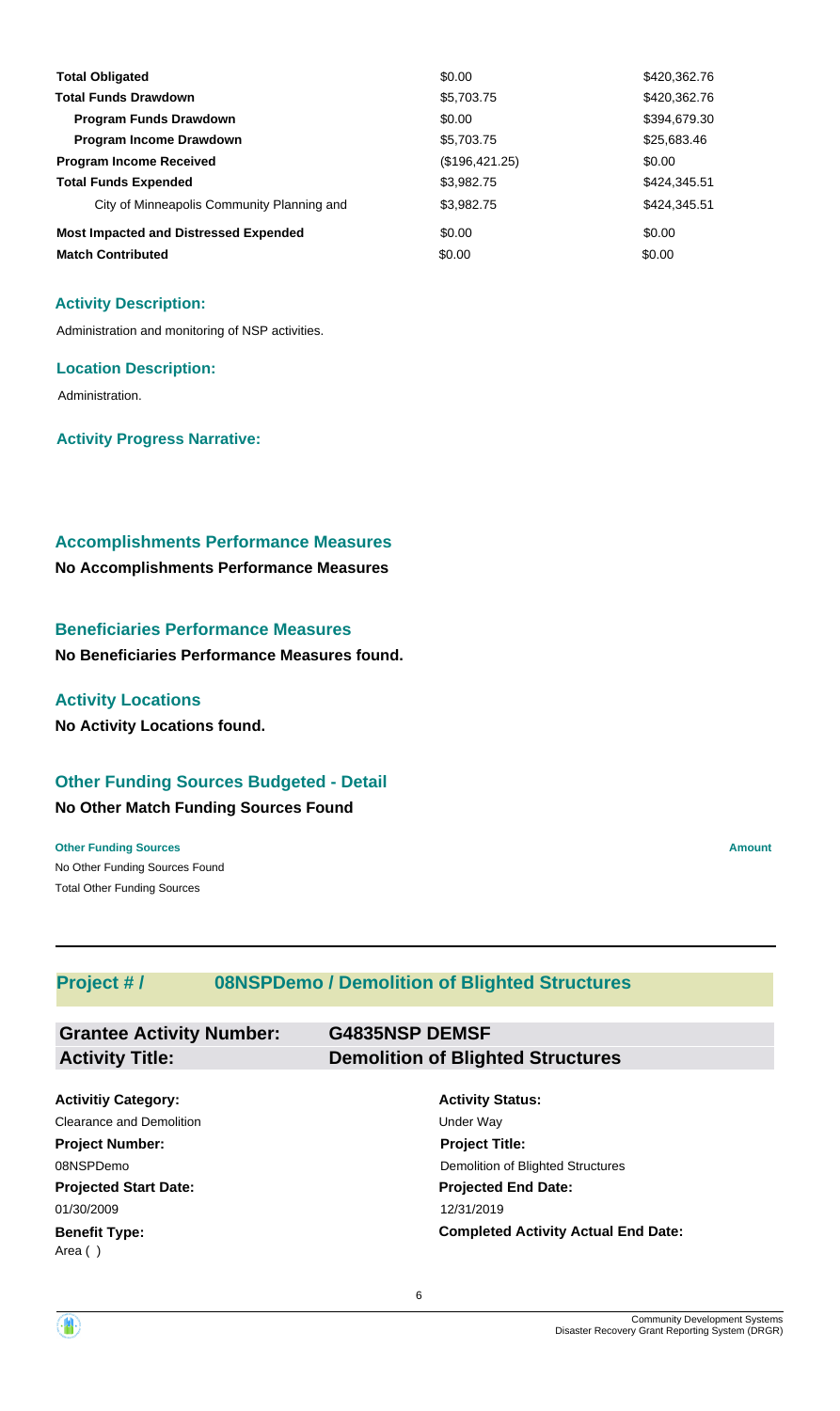#### **Responsible Organization:**

NSP Only - LMMI **NATURE 2003** City of Minneapolis Department of Regulatory

| <b>Overall</b>                                 | <b>Jul 1 thru Sep 30, 2019</b> | <b>To Date</b> |
|------------------------------------------------|--------------------------------|----------------|
| <b>Total Projected Budget from All Sources</b> | N/A                            | \$1,806,733.99 |
| <b>Total Budget</b>                            | \$0.00                         | \$1,806,733.99 |
| <b>Total Obligated</b>                         | \$0.00                         | \$1,806,733.99 |
| <b>Total Funds Drawdown</b>                    | \$0.00                         | \$1,806,733.99 |
| <b>Program Funds Drawdown</b>                  | \$0.00                         | \$1,700,000.00 |
| <b>Program Income Drawdown</b>                 | \$0.00                         | \$106,733.99   |
| <b>Program Income Received</b>                 | \$196,421.25                   | \$303,155.24   |
| <b>Total Funds Expended</b>                    | \$0.00                         | \$1,806,733.99 |
| City of Minneapolis Department of Regulatory   | \$0.00                         | \$1,806,733.99 |
| <b>Most Impacted and Distressed Expended</b>   | \$0.00                         | \$0.00         |
| <b>Match Contributed</b>                       | \$0.00                         | \$0.00         |

#### **Activity Description:**

Demolition of Chapter 249 Vacant Boarded Registration (VBR) properties to support reduction of blighting influences in NSPassisted neighborhoods. NSP funds will assist in demo of properties that do not meet a viable rehabilitation test.

#### **Location Description:**

Chapter 249 properties located in NSP target neighborhoods of North Minneapolis, Northeast Minneapolis, and South Minneapolis.

#### **Activity Progress Narrative:**

#### **Accomplishments Performance Measures**

| <b>This Report Period</b> | <b>Cumulative Actual Total / Expected</b> |
|---------------------------|-------------------------------------------|
| Total                     | Total                                     |
| O                         | 119/100                                   |
|                           |                                           |

#### **Beneficiaries Performance Measures**

**No Beneficiaries Performance Measures found.**

#### **Activity Locations**

**No Activity Locations found.**

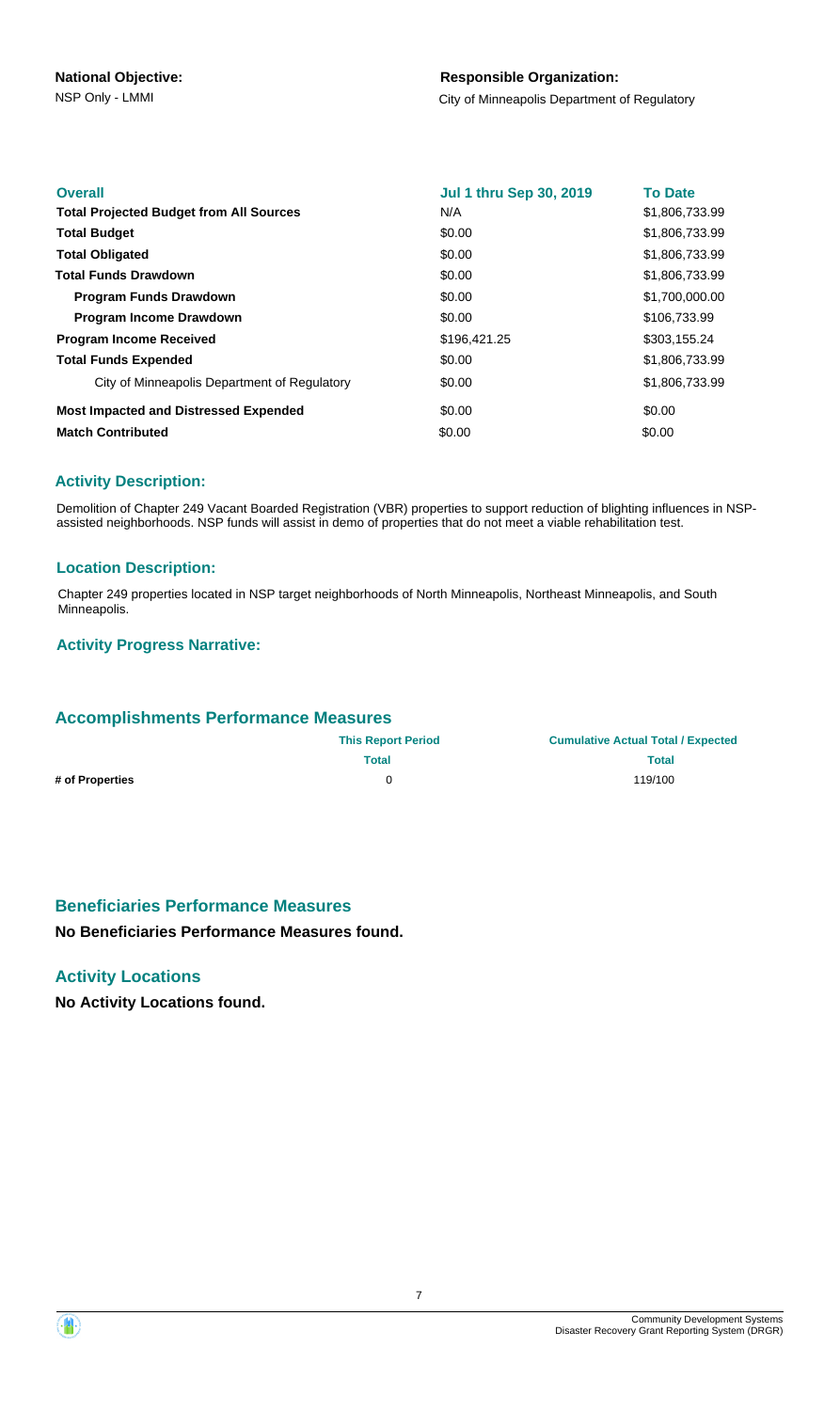### **No Other Match Funding Sources Found Other Funding Sources Budgeted - Detail**

**Other Funding Sources Amount Amount Amount Amount Amount Amount Amount** 

No Other Funding Sources Found Total Other Funding Sources

### **Project # / 08NSPLandBank / Acquisition and Land Banking**

| <b>Grantee Activity Number:</b> | <b>G4890NSP LBNK ACQ</b>   |
|---------------------------------|----------------------------|
| <b>Activity Title:</b>          | <b>Landbank Acquistion</b> |
|                                 |                            |

**Projected Start Date: Benefit Type: National Objective: Activitiy Category:** 03/01/2009 Area ( ) Land Banking - Acquisition (NSP Only) Under Way **Project Number:** 08NSPLandBank

**Activity Status: Projected End Date: Completed Activity Actual End Date:** 12/31/2019 **Project Title:** Acquisition and Land Banking

NSP Only - LMMI **NATURE 2018** City of Minneapolis Community Planning and **Responsible Organization:**

| <b>Overall</b>                                 | <b>Jul 1 thru Sep 30, 2019</b> | <b>To Date</b> |
|------------------------------------------------|--------------------------------|----------------|
| <b>Total Projected Budget from All Sources</b> | N/A                            | \$1,354,079.27 |
| <b>Total Budget</b>                            | \$192,922.93                   | \$1,354,079.27 |
| <b>Total Obligated</b>                         | \$205,262.34                   | \$1,354,079.27 |
| <b>Total Funds Drawdown</b>                    | \$205,262.34                   | \$1,354,079.27 |
| <b>Program Funds Drawdown</b>                  | \$118,820.70                   | \$1,081,416.93 |
| <b>Program Income Drawdown</b>                 | \$86,441.64                    | \$272,662.34   |
| <b>Program Income Received</b>                 | \$0.00                         | \$137,383.46   |
| <b>Total Funds Expended</b>                    | \$0.00                         | \$1,401,403.27 |
| City of Minneapolis Community Planning and     | \$0.00                         | \$1,401,403.27 |
| <b>Most Impacted and Distressed Expended</b>   | \$0.00                         | \$0.00         |
| <b>Match Contributed</b>                       | \$0.00                         | \$0.00         |

#### **Activity Description:**

City of Minneapolis, acting through its department of Community Planning and Economic Development, will strategically acquire homes that have been foreclosed upon and demolish blighted structures with NSP funds. The City will purchase only foreclosed properties that are vacant and exhibit blight. It is the City's expectation to hold these vacant parcels (land bank) for an unspecified time period, not to exceed 10 years, until the market is ready to absorb new development of owner-occupied housing units. As required, the City will adhere